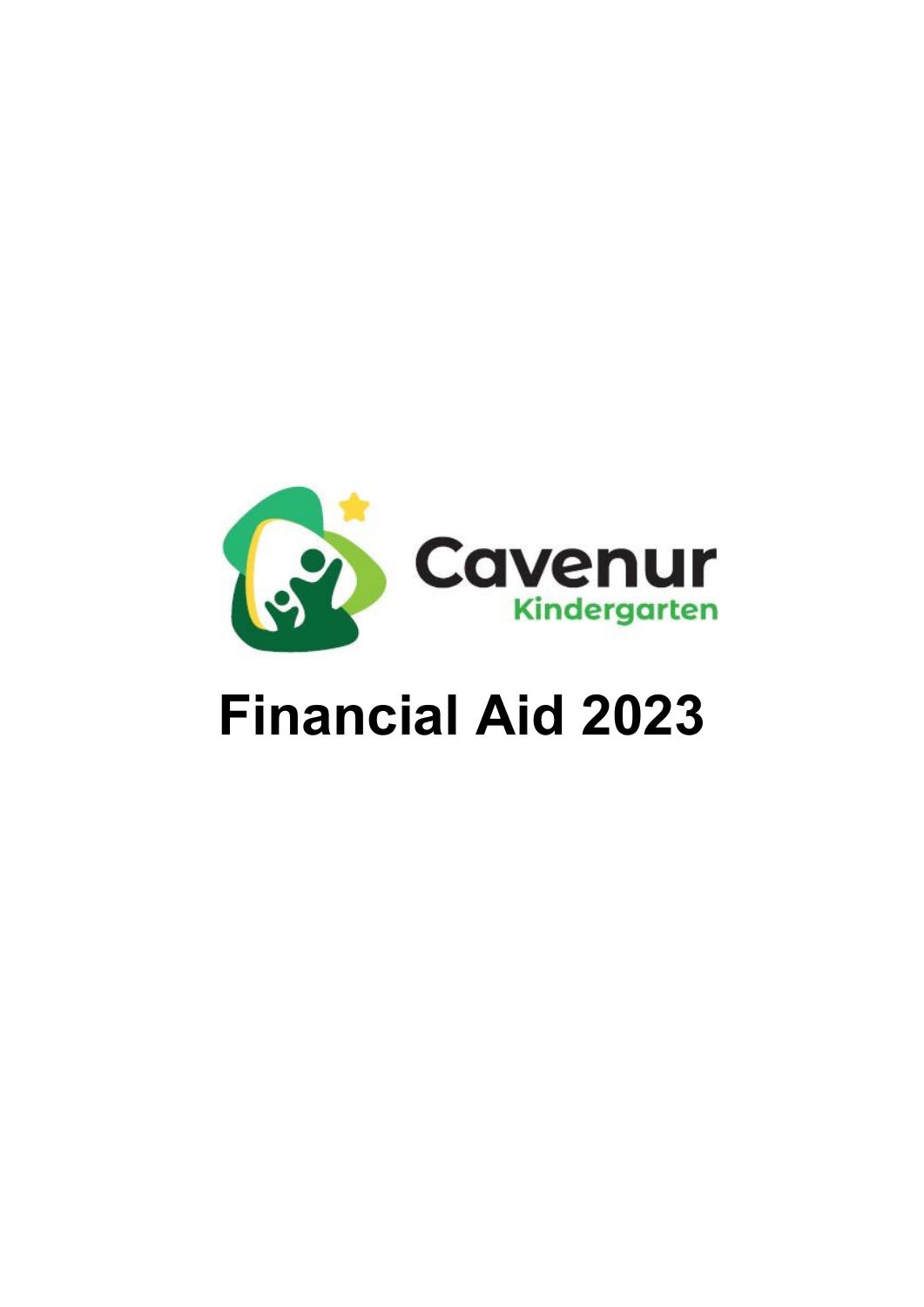

# Contents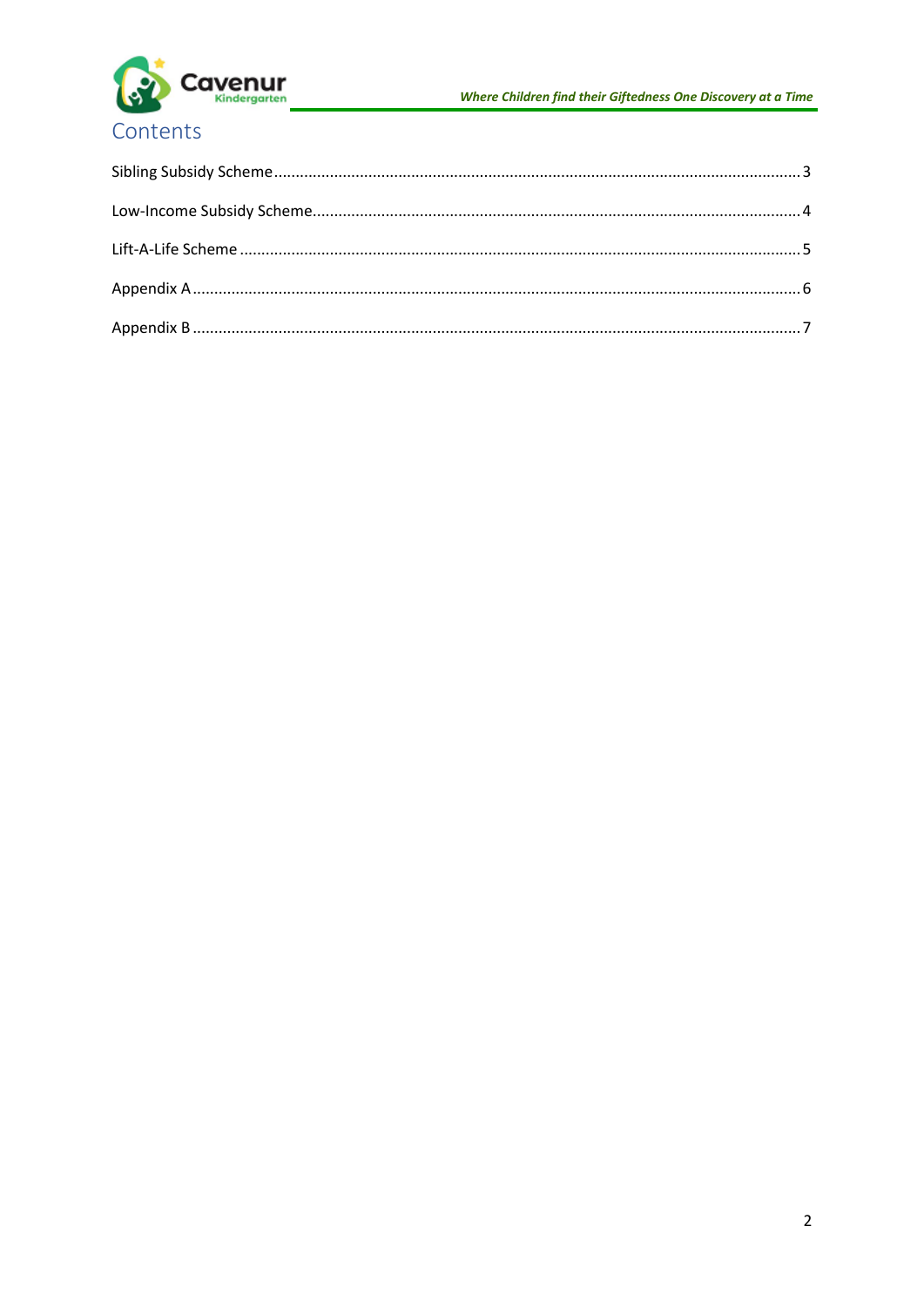



# <span id="page-2-0"></span>Sibling Subsidy Scheme

Sibling Subsidy Scheme is fully subsidised by Cavenur Kindergarten. Students receiving this scheme must not concurrently hold the Low-Income Subsidy Scheme.

# **Who can apply and how much can my children receive?**

Students with siblings currently studying together in Cavenur Kindergarten are automatically qualified for this scheme. No application required. The following is the amount of subsidy each child will receive per month:

| No. of Children in Cavenur | Subsidised amount per child |  |
|----------------------------|-----------------------------|--|
|                            | \$15                        |  |
| 3 or more                  | \$25                        |  |

## **Can my children still receive study grant from the Lift-A-Life Scheme?**

Yes, your children can receive both subsidy and study grants from the Sibling Subsidy Scheme and Lift-A-Life Scheme respectively.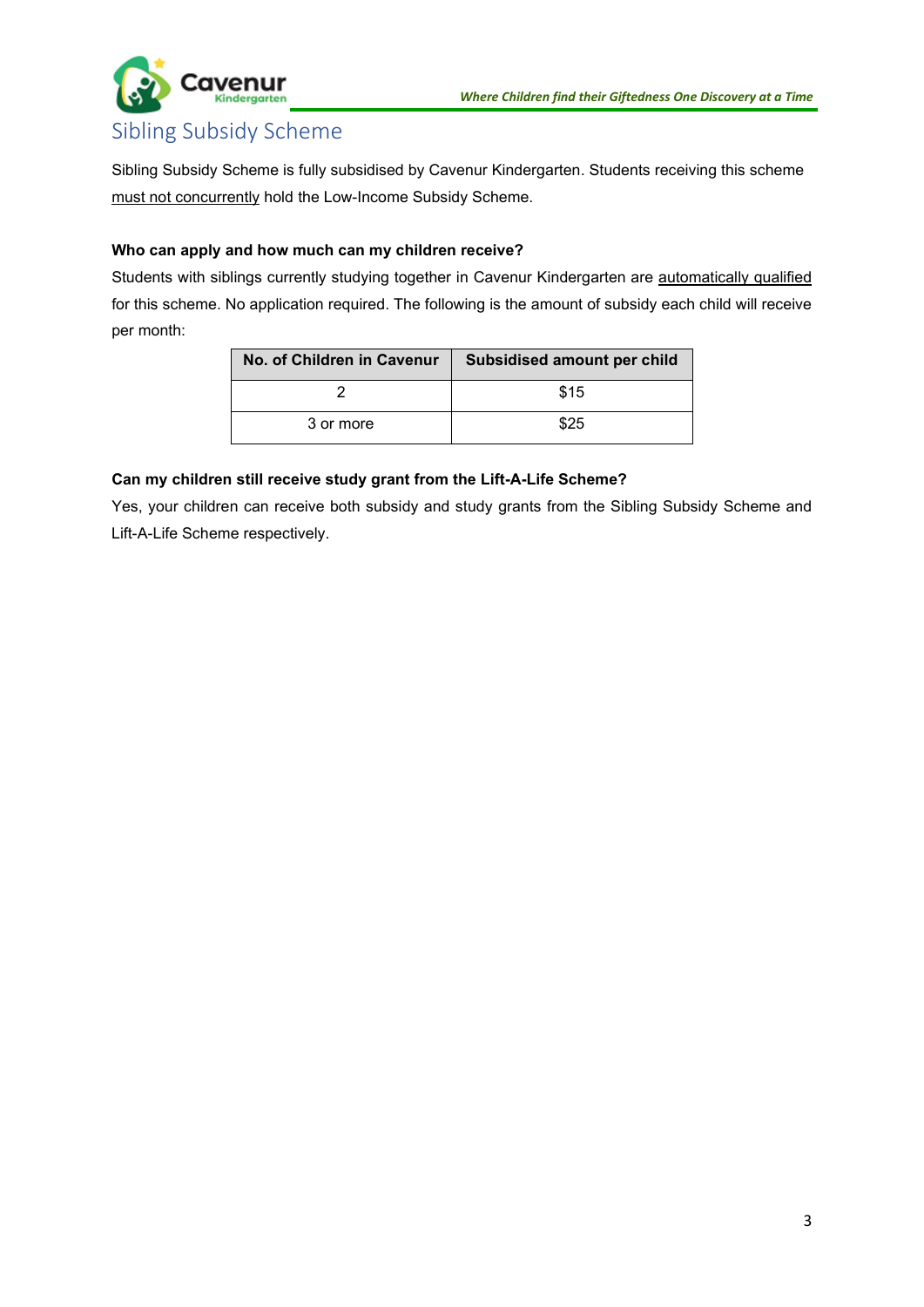

# <span id="page-3-0"></span>Low-Income Subsidy Scheme

Low-Income Subsidy Scheme is fully subsidised by the Cavenur Kindergarten to provide financial assistance for students from low-income family. Students receiving this scheme must not concurrently hold the Sibling Subsidy Scheme

## **Who can apply and how much can my child receive?**

Students with monthly household Per Capita Income (PCI) of \$700 and below. The following is the amount of subsidy your child will receive per month:

| <b>Income Eligibility Criteria</b> | Subsidised amount per child |
|------------------------------------|-----------------------------|
| $\le$ = \$500                      | \$110                       |
| $$501 - $600$                      | \$80                        |
| $$601 - $700$                      | \$50                        |

PCI refers to monthly household Per Capita Income and is computed based on Net Household Income (Gross Household Income – CPF only) divided by the number of immediate and non-immediate family members living in the same household.

#### **How do I apply?**

You are required to submit the application during the stated period below for the academic year 2023. Application Period: *15th August to 16th September*

Notification Date: *End of October*

The link to the *online application* will be announced nearer to the date of the application.

You are required to submit one application only if

- a. you are applying together with Lift-A-Life Scheme
- b. you have two or more children in Cavenur Kindergarten

## **What are the supporting documents that I must submit with the application?**

Please refer to Appendix B for the supporting documents. You should upload them during the online application. Applications with incomplete supporting documents will not be processed.

#### **Do I need to apply again for the next academic year?**

Yes. Your child will receive the subsidy for the stated academic year only.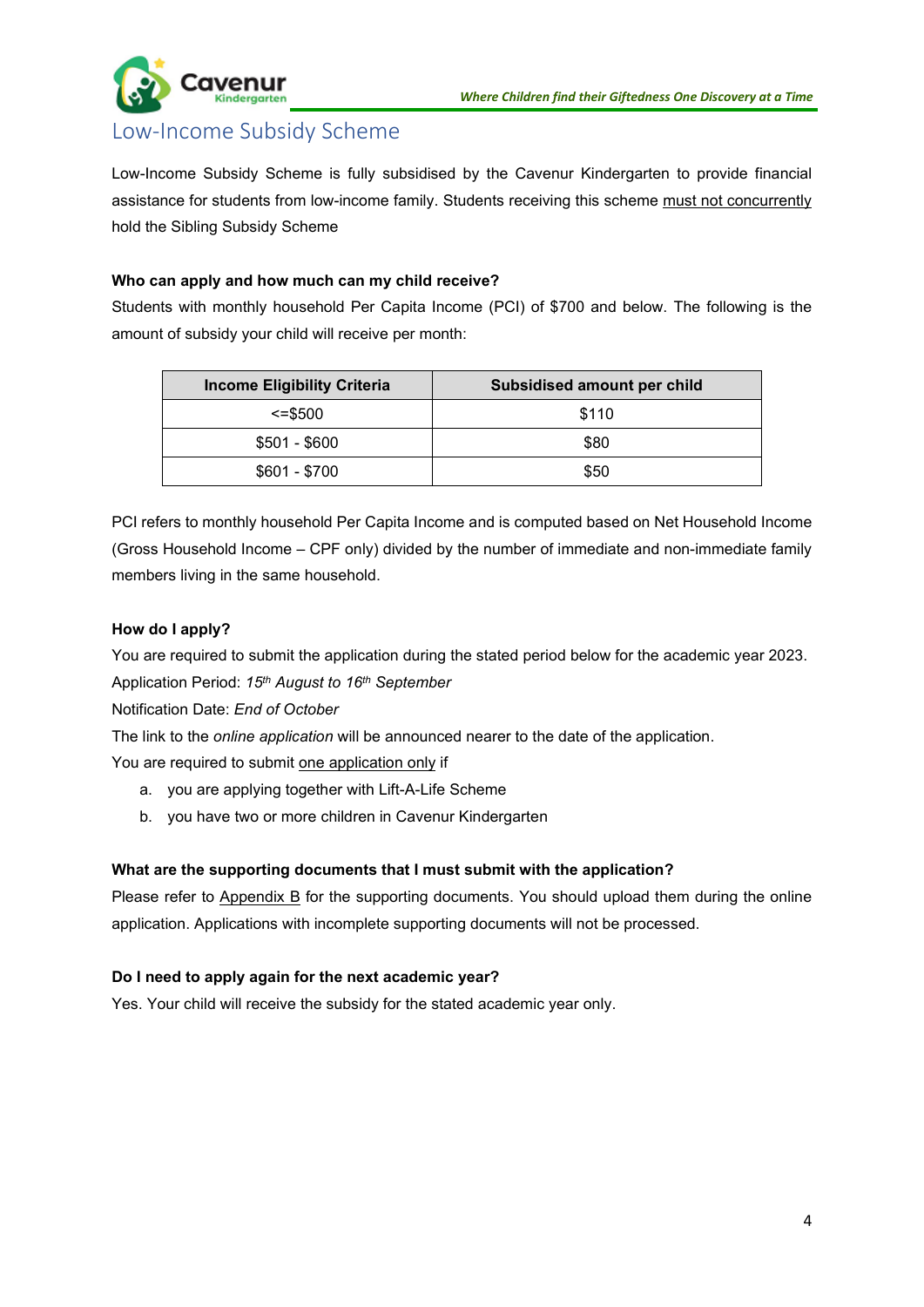

# <span id="page-4-0"></span>Lift-A-Life Scheme

Lift-A-Life scheme is open for students with financial difficulties, who are not covered in the Low-Income Subsidy Scheme or are still in need of assistance even after receiving the above scheme. Cavenur Kindergarten will distribute study grants to the successful candidates yearly, which are fully funded by voluntary sponsors.

## **Who can apply and how much can my child receive?**

| <b>Eligibility Criteria</b>                                                                                        | Study grant worth of |
|--------------------------------------------------------------------------------------------------------------------|----------------------|
| Students with PCI of \$450 and below OR<br>Students with family members, who are suffering from medical conditions | \$540                |
| Students with PCI between \$701 to \$800                                                                           | \$240                |
| Students with PCI between \$801 to \$1,000                                                                         | \$210                |
| Students with PCI between \$1,001 to \$1,100                                                                       | \$180                |

PCI refers to monthly household Per Capita Income and is computed based on Net Household Income (Gross Household Income – CPF only) divided by the number of immediate and non-immediate family members living in the same household.

## **How will my child receive the study grant?**

The study grant will be deposited into your child's CDA account so it can be used to pay partial or full of your child's first month fees, depending on the amount your child will receive for the study grant.

## **How do I apply?**

You are required to submit the application during the stated period below for the academic year 2023. Application Period: *15th August to 16th September*

Notification Date: *End of October*

Disbursement Period: *Mid-December* 

The link to the *online application* will be announced nearer to the date of the application.

You are required to submit one application only if

- a. you are applying together with Low-Income Subsidy Scheme
- b. you have two or more children in Cavenur Kindergarten

## **What are the supporting documents that I must submit with the application?**

Please refer to Appendix B for the supporting documents. You should upload them during the online application. Applications with incomplete supporting documents will not be processed.

## **Do I need to apply again for the next academic year?**

Yes. Your child will receive the study grant once for the stated academic year only.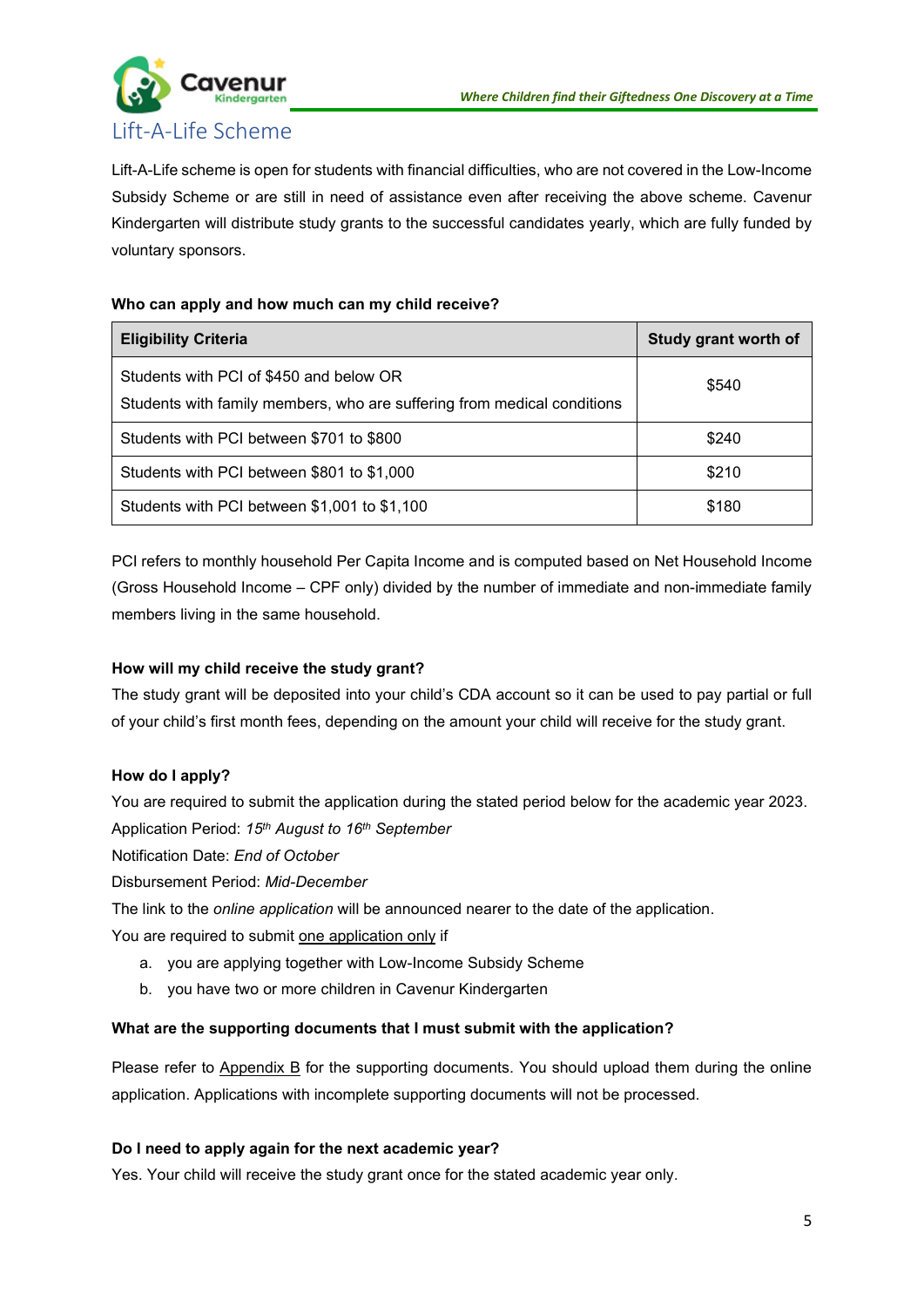

# <span id="page-5-0"></span>Appendix A

#### **Scenario 1: Student with Siblings**

After automatically received Sibling Subsidy Scheme from Cavenur Kindergarten, the student's monthly school fee is as follow:

For 2 siblings:

| <b>School Fee for All Student</b> |      |
|-----------------------------------|------|
| <b>Standard Fee</b>               | 400  |
| <b>Sibling Subsidy Scheme</b>     | (15) |
| Payable Amount                    | 385  |

For 3 or more siblings:

| School Fee for All Student    |      |
|-------------------------------|------|
| <b>Standard Fee</b>           | 400  |
| <b>Sibling Subsidy Scheme</b> | (25) |
| Payable Amount                | 375  |

#### **Scenario 2: Student with PCI of \$600**

After Low-Income Subsidy Scheme application is successfully approved by Cavenur Kindergarten, the student's monthly school fee is as follow:

| <b>School Fee for All Student</b> |      |
|-----------------------------------|------|
| <b>Standard Fee</b>               | 400  |
| Low-Income Subsidy Scheme         | (80) |
| Payable Amount                    | 320  |